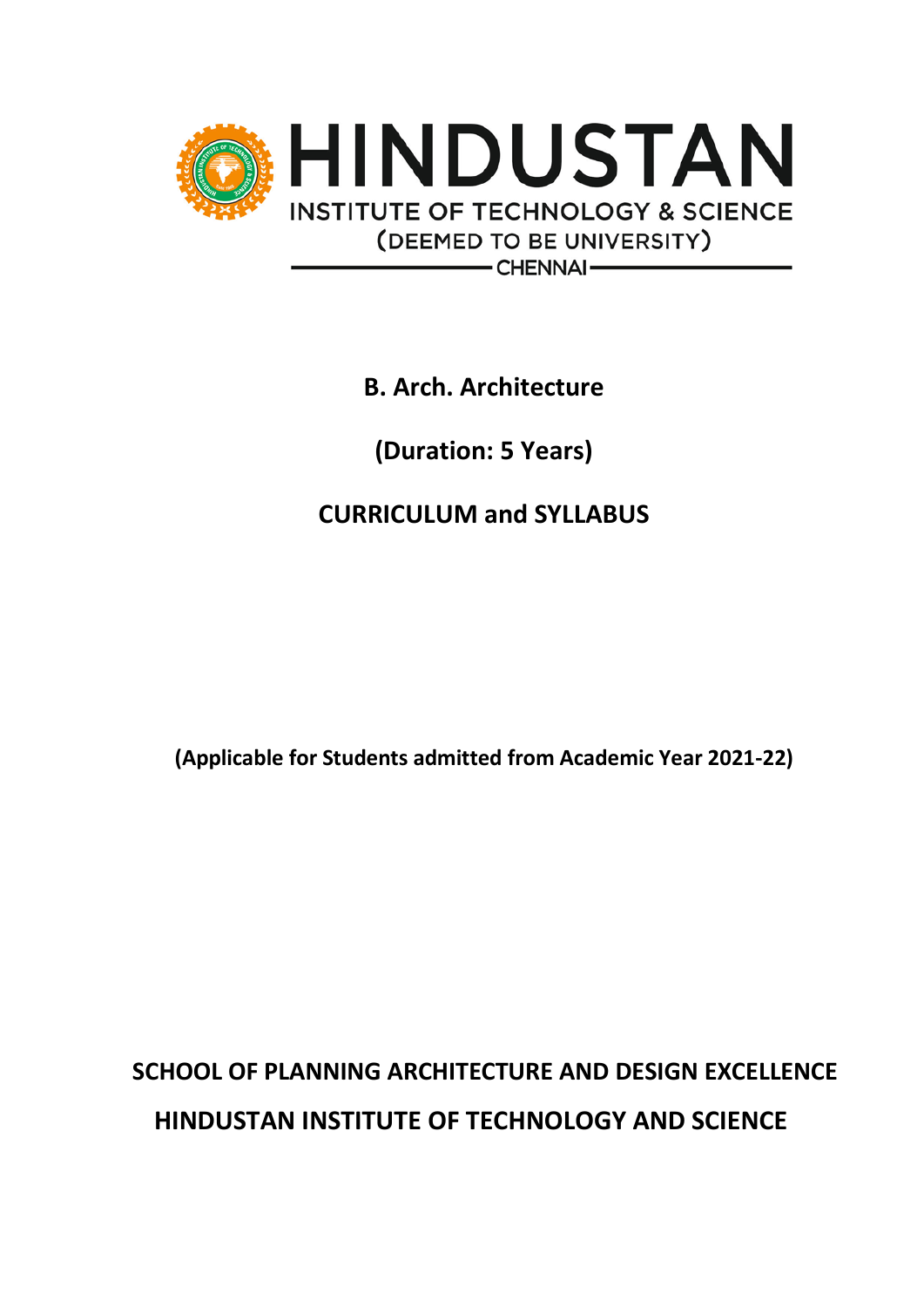# **HINDUSTAN INSTITUTE OF TECHNOLOGY AND SCIENCE**

#### **Motto:**

*To Make* Every Man *a* Success *and* No Man *a* Failure

#### **Vision:**

*To be an International Institute of Excellence, providing a conducive environment for education with a strong emphasis on innovation, quality, research and strategic partnership blended with values and commitment to society.*

#### **Mission:**

- *To create an ecosystem that promotes learning and world class research.*
- *To nurture creativity and innovation.*
- *To instill highest ethical standards and values.*
- *To pursue activities for the development of the Society.*
- *To develop national and international collaborations with institutes and industries of eminence.*
- *To enable graduates to become future leaders and innovators.*

### **Value Statement:**

*Integrity, Innovation, Internationalization.* 

**SCHOOL OF PLANNING ARCHITECTURE AND DESIGN EXCELLENCE**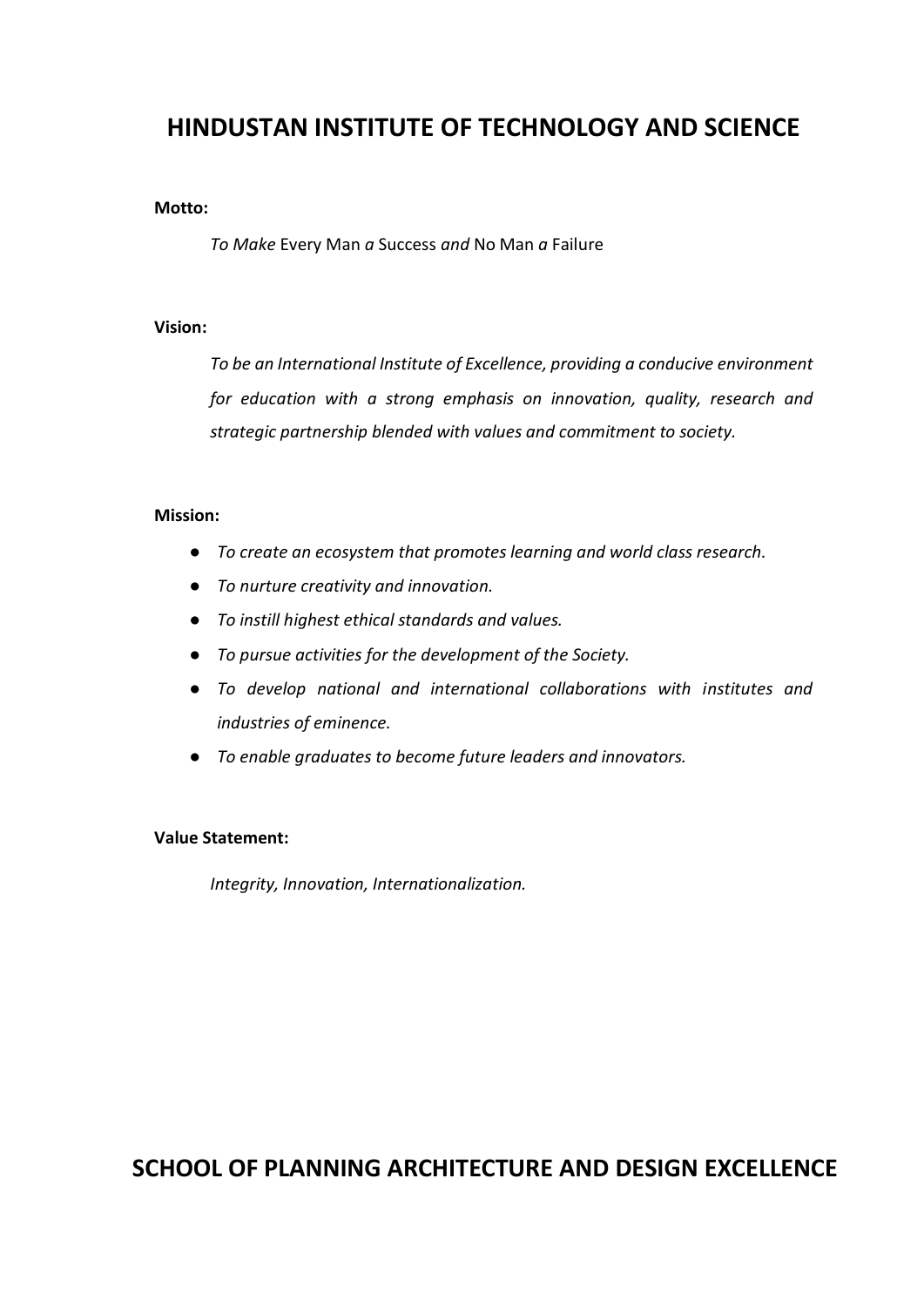### **Vision:**

*To facilitate the creation of a built environment by adopting holistic approaches to promote sustainable development in Architecture & Planning.*

### **Mission:**

- *To qualify students to address concerns of the 21st century and making them globally competent.*
- *To empower students by imparting Architecture and Planning knowledge in diverse areas with social commitment.*
- *To enable them to handle the complexities of modern requirements and encouraging exploration, innovation and creative experimentation in shaping the living environment.*

### **PROGRAMME'S EDUCATIONAL OBJECTIVES (PEO'S):**

- **PEO I** *Provide a broad and inspiring architectural education by developing skills and knowledge of architectural design, practice and technology; while stimulating critical analysis and speculative exploration of a range of methodologies and critical positions, through the atelier system*
- **PEO II** *To train and make future architects competent to face challenges posed by modern world due to all round development in technology and materials*
- **PEO III** *Apply academic knowledge toward solving architectural problems and presenting ideas in a broad range of architectural and construction related settings*
- **PEO IV** *Communicate and demonstrate design creativity, graphic skills, verbal presentation and organizational skills*
- **PEO V** *Perform all professional responsibilities independently, as a team member, or part of a multi-disciplinary team*
- **PEO VI** *Demonstrate a knowledge of architectural history, theory, and practice in the solution of architectural design problems in a global society*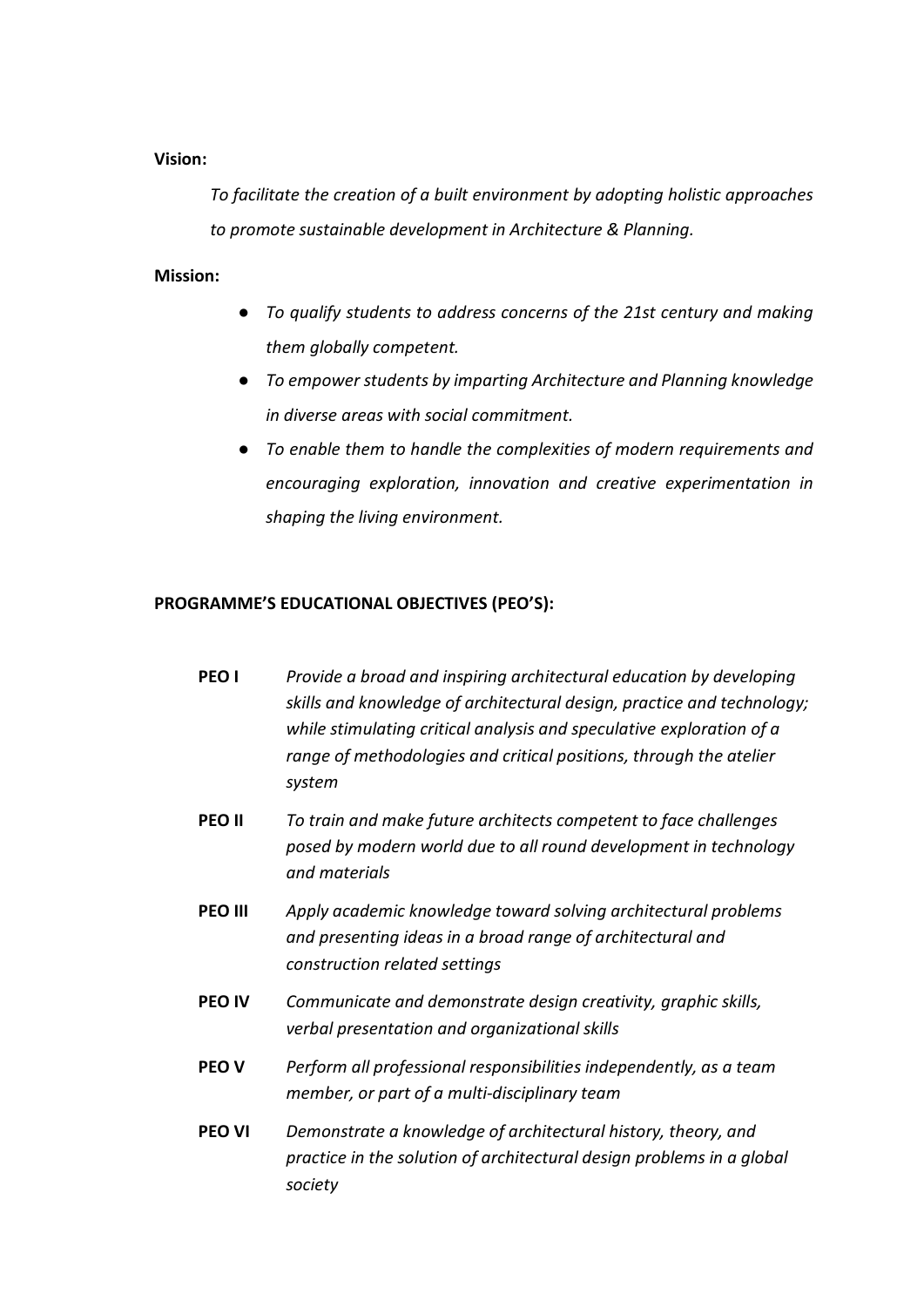**PEO VII** *Retain and preserve rich vernacular architectural values by encouraging use of locally available material technology*

# **PROGRAMME'S OUTCOMES (PO'S):**

**PO1** *To develop and implement academic measures to adopt modern techniques at the same time keeping balance with time tested traditional values.* **PO2** *An ability to conceptualize and coordinate designs, addressing social, cultural, environmental and technological aspects of architecture* **PO3** *An ability to work collaboratively with teams of architects and various interdisciplinary design teams involved in the building industry* **PO4** *Awareness of the global influences of architecture and an understanding of how design influences the complex modern world system* **PO5** *Be able to utilize freehand drawing, architectural graphics, and model building skills in the solution of design problems* **PO6** Develop communication skills through drawn, visual, verbal and written representations of architectural propositions and their cultural, professional, and technical implications. **PO7** *To involve them in group activities so that the team building becomes the nature of their work for the comfortable outcomes in the specializations they might choose* **PO8** *To make them understand the current social and economic networks for the feasible outcomes* **PO9** *To make them aware of traditional values and historic significances to develop the understanding of the past and respect them* **PO10** *Engage the process of design and building in the discourse of social, ethical and professional responsibility.* **PO11** *An ability to apply and integrate computer technology in design processes and products* **PO12** *To establish and nurture linkages with frontline national/international educational/research institutions for continuously evolving global perspective.*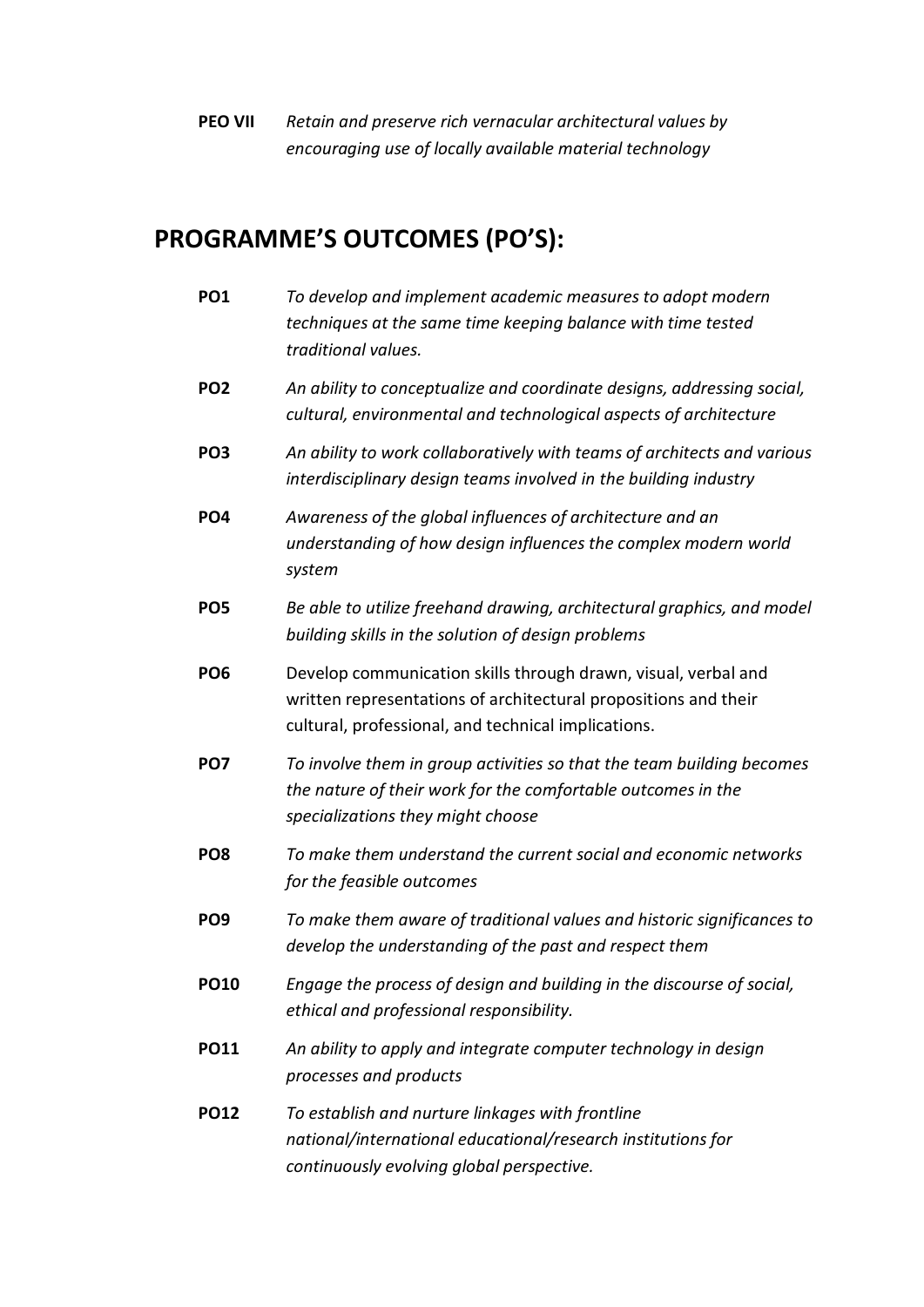# **PROGRAMME'S SPECIFIC OUTCOMES (PSO'S):**

## **PSO 1: Design** *(Basic Design, Architectural Design, Theory of architecture, Contemporary Architecture)*

Create an ability to conceptualize and coordinate design that follows a systematic process of analysing alternatives, ideas, theories by evaluating, and synthesizing ideas that include parameters on social, cultural, environmental and technological aspects of architecture.

## **PSO 2: Materials, Construction & Services (***Materials & Construction, Applied Mechanics, Design of structures, Building Services, Estimation & Specification)*

Demonstrate the ability to synthesize a wide range of variables into an integrated design solution. It is done by applying appropriate building systems, building materials and construction practices on sound research and design decisions across varying scales of systems and levels of complexity.

### **PSO 3: Technology (***Appropriate building technology, BIM, CADD)*

Utilize modern software tools  $\&$  other appropriate and alternative innovative techniques in a wide range of documentation, presentation, analysis and applications for design development of buildings.

## **PSO 4: Sustainability** *(Sustainable design, Landscape & Ecology, Climate & Built Environment)*

Create a sustainable and responsive built environment by responding to the climate of the region , adapt appropriate technologies , conserve the ecology ,environment and landscape to achieve a sustainable development for the future .

### **PSO 5: Science & Humanities** *(Human settle and planning, Professional Practice, History of Architecture, Visual art appreciation, Environmental science, Communication skills)*

Understand how history, art and culture have shaped the modern world, through many varied types of creative works, human experiences and to raise questions on value and meaning.

# **Bachelor of Architecture**

**SEMESTER- I**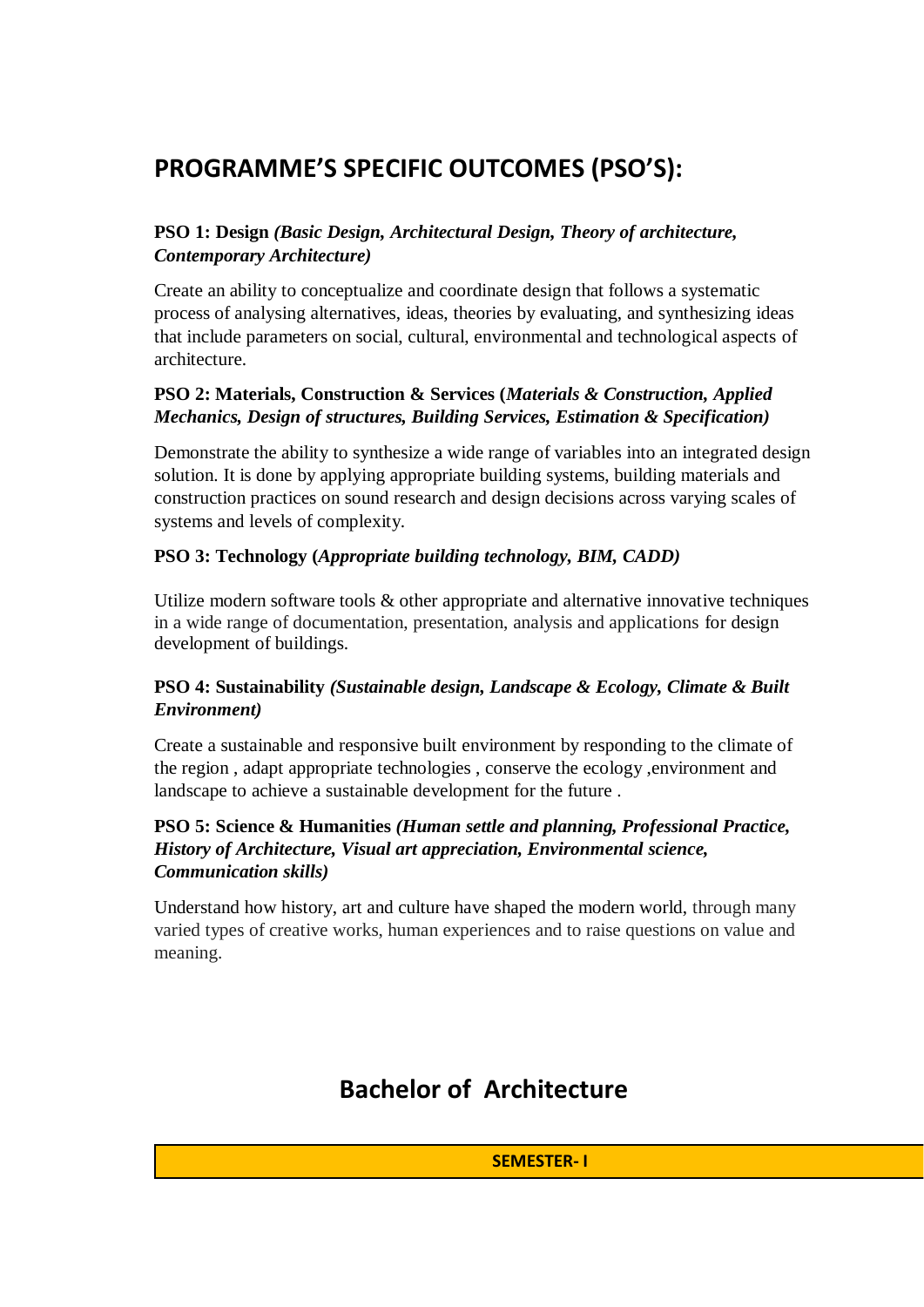| SL.<br><b>NO</b> | <b>COURSE</b><br><b>CATEGORY</b>                                                                                                                     | <b>COURSE</b><br><b>CODE</b> | <b>NAME OF THE COURSE</b>       | L              | T              | P              | $\mathbf C$    | S            | <b>TCH</b>     |  |  |
|------------------|------------------------------------------------------------------------------------------------------------------------------------------------------|------------------------------|---------------------------------|----------------|----------------|----------------|----------------|--------------|----------------|--|--|
|                  |                                                                                                                                                      |                              | <b>THEORY</b>                   |                |                |                |                |              |                |  |  |
| $\mathbf{1}$     | PC                                                                                                                                                   | ARB4101                      | History of Architecture - I     | 3              | $\Omega$       | $\Omega$       | $\overline{3}$ | 1            | $\overline{3}$ |  |  |
| $\overline{2}$   | PC                                                                                                                                                   | ARB4102                      | Theory of Architecture -I       | 3              | $\Omega$       | $\Omega$       | $\overline{3}$ | $\mathbf{1}$ | 3              |  |  |
| 3                | <b>BS</b>                                                                                                                                            | ARA4103                      | <b>Applied Mechanics</b>        | $\overline{2}$ | $\overline{2}$ | $\mathbf 0$    | 3              | $\mathbf 1$  | 4              |  |  |
|                  | <b>THEORY CUM STUDIO</b>                                                                                                                             |                              |                                 |                |                |                |                |              |                |  |  |
| 4                | PC                                                                                                                                                   | ARB4111                      | Visual Arts and Appreciation    | $\mathbf 1$    | $\mathbf 0$    | $\overline{2}$ | $\overline{2}$ | $\mathbf 0$  | $\overline{3}$ |  |  |
| 5                | PC                                                                                                                                                   | ARB4112                      | <b>Architectural Graphics-I</b> | $\mathbf 1$    | $\mathbf 0$    | 4              | 3              | $\mathbf 0$  | 5              |  |  |
|                  |                                                                                                                                                      |                              | <b>STUDIO</b>                   |                |                |                |                |              |                |  |  |
| 6                | PC                                                                                                                                                   | ARB4131                      | <b>Basic Design</b>             | $\mathbf 0$    | $\mathbf 0$    | 12             | 8              | $\mathbf 0$  | 12             |  |  |
|                  |                                                                                                                                                      |                              | <b>PERSONALITY DEVELOPMENT</b>  |                |                |                |                |              |                |  |  |
| $\overline{7}$   | $\overline{2}$<br>$\overline{2}$<br>$\overline{2}$<br>H<br>ELA4102<br>$\overline{0}$<br>$\overline{0}$<br>$\mathbf 0$<br><b>Communication Skills</b> |                              |                                 |                |                |                |                |              |                |  |  |
|                  | 12<br>$\overline{2}$<br>32<br>18<br>24<br>3<br><b>Total</b>                                                                                          |                              |                                 |                |                |                |                |              |                |  |  |
|                  | L-Lecture; T-Tutorial; P-Practical; C-Credit; S-Self Study; TCH-Total Contact Hours                                                                  |                              |                                 |                |                |                |                |              |                |  |  |

|                  | <b>SEMESTER-II</b>               |                              |                                     |                |                |          |                   |              |                |  |  |  |
|------------------|----------------------------------|------------------------------|-------------------------------------|----------------|----------------|----------|-------------------|--------------|----------------|--|--|--|
| SL.<br><b>NO</b> | <b>COURSE</b><br><b>CATEGORY</b> | <b>COURSE</b><br><b>CODE</b> | <b>NAME OF THE COURSE</b>           | L              | T              | P        | $\mathsf{C}$      | $\mathsf{S}$ | <b>TCH</b>     |  |  |  |
|                  |                                  |                              | <b>THEORY</b>                       |                |                |          |                   |              |                |  |  |  |
| $\mathbf{1}$     | PC                               | ARB4116                      | History of Architecture - II        | 3              | $\Omega$       | $\Omega$ | $\overline{3}$    | $\mathbf{1}$ | $\overline{3}$ |  |  |  |
| $\overline{2}$   | PC                               | ARB4117                      | Theory of Architecture -II          | 3              | 0              | 0        | 3                 | 1            | $\overline{3}$ |  |  |  |
| 3                | <b>BS</b>                        | ARA4118                      | <b>Mechanics of Structures</b>      | $\overline{2}$ | $\overline{2}$ | 0        | 3                 | 0            | $\overline{4}$ |  |  |  |
|                  | <b>THEORY CUM STUDIO</b>         |                              |                                     |                |                |          |                   |              |                |  |  |  |
| 4                | <b>BS</b>                        | ARA4126                      | <b>Materials and Construction-I</b> | $\mathbf 1$    | $\Omega$       | 4        | $\overline{3}$    | $\Omega$     | 5              |  |  |  |
| 5                | <b>PC</b>                        | ARB4127                      | Architectural Graphics - II         | 1              | 0              | 4        | 3                 | 0            | 5              |  |  |  |
|                  |                                  |                              | <b>STUDIO</b>                       |                |                |          |                   |              |                |  |  |  |
| 6                | <b>PC</b>                        | ARB4141                      | Architectural Design-I              | $\mathbf 0$    | $\mathbf 0$    | 9        | 6                 | $\mathbf 0$  | 9              |  |  |  |
| $\overline{7}$   | PC                               | ARB4142                      | Workshop (Model Making)             | $\Omega$       | $\Omega$       | 4        | $\overline{2}$    | 0            | 4              |  |  |  |
|                  | <b>VALUE ADDED PROGRAMME</b>     |                              |                                     |                |                |          |                   |              |                |  |  |  |
| 8                | <b>PAECC</b>                     |                              | Study Tour (Regional)               |                |                |          | Minimum of 5 Days |              |                |  |  |  |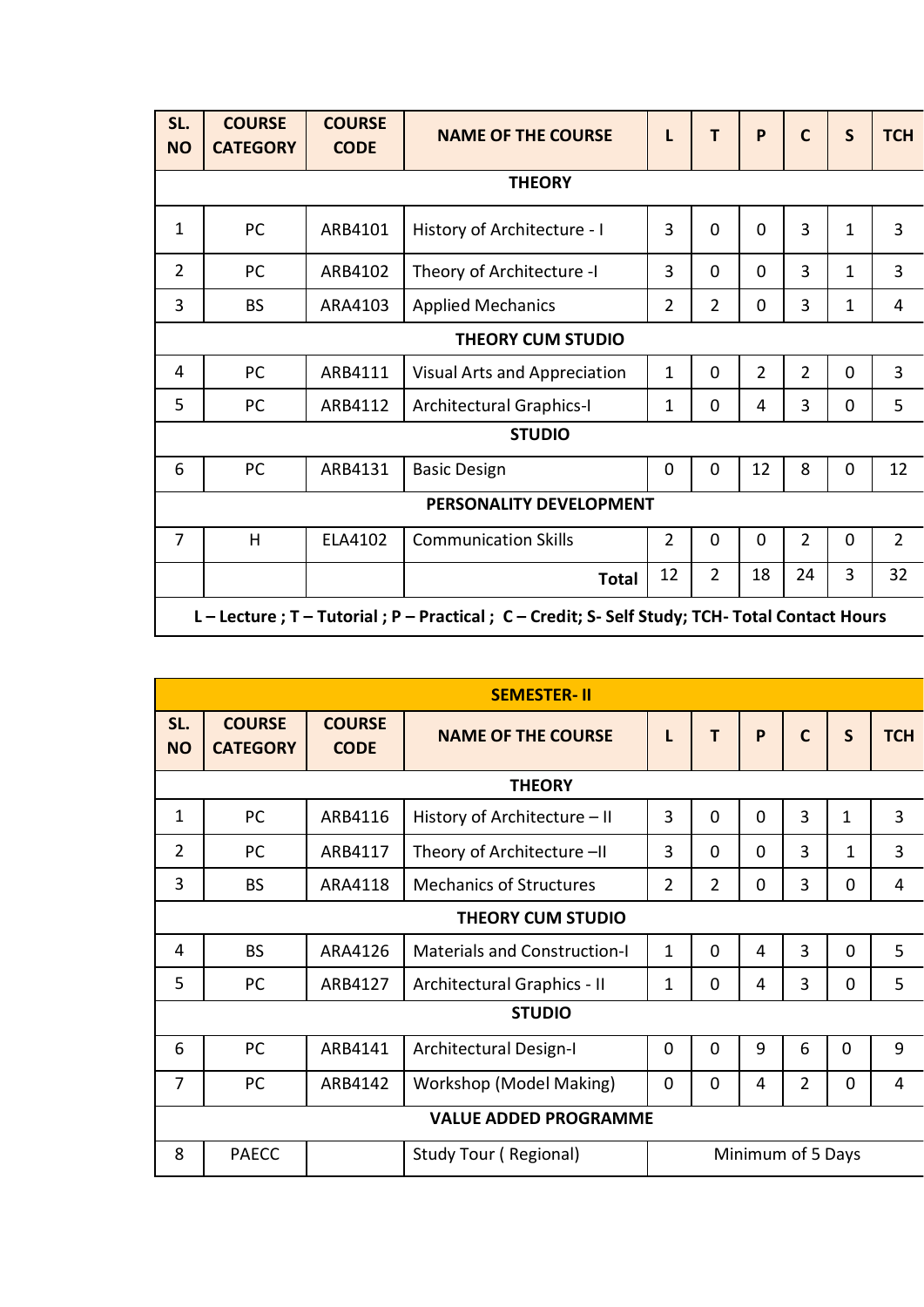| q | PAECC |                                                                                                  | Summer Internship |                 | Minimum of 2 weeks |  |  |                  |  |
|---|-------|--------------------------------------------------------------------------------------------------|-------------------|-----------------|--------------------|--|--|------------------|--|
|   |       |                                                                                                  | <b>Total</b>      | 10 <sup>1</sup> |                    |  |  | 21   23   2   33 |  |
|   |       | L - Lecture ; T - Tutorial ; P - Practical ; C - Credit; S- Self Study; TCH- Total Contact Hours |                   |                 |                    |  |  |                  |  |

|                  | <b>SEMESTER-III</b>                                                                                                         |                              |                                                                                     |                |                |                |              |                |                |  |  |  |
|------------------|-----------------------------------------------------------------------------------------------------------------------------|------------------------------|-------------------------------------------------------------------------------------|----------------|----------------|----------------|--------------|----------------|----------------|--|--|--|
| SL.<br><b>NO</b> | <b>COURSE</b><br><b>CATEGORY</b>                                                                                            | <b>COURSE</b><br><b>CODE</b> | <b>NAME OF THE COURSE</b>                                                           | L              | T              | P              | $\mathbf C$  | $\mathsf{S}$   | <b>TCH</b>     |  |  |  |
|                  |                                                                                                                             |                              | <b>THEORY</b>                                                                       |                |                |                |              |                |                |  |  |  |
| $\mathbf{1}$     | PC                                                                                                                          | ARB4201                      | History of Architecture - III                                                       | 3              | 0              | $\mathbf 0$    | 3            | $\mathbf{1}$   | 3              |  |  |  |
| $\overline{2}$   | <b>BS</b>                                                                                                                   | ARA4202                      | Design of R.C.C. Structures                                                         | $\overline{2}$ | $\overline{2}$ | $\mathbf 0$    | 3            | 0              | $\overline{4}$ |  |  |  |
| 3                | <b>BS</b>                                                                                                                   | ARA4203                      | Building Services - I (Water<br><b>Supply and Sanitation)</b>                       | 3              | 0              | $\mathbf 0$    | 3            | 0              | 3              |  |  |  |
| 4                | <b>BS</b>                                                                                                                   | ARA4204                      | <b>Environmental Science for</b><br>Architecture                                    | 3              | $\mathbf 0$    | $\overline{0}$ | 3            | 0              | 3              |  |  |  |
| 5                | <b>SEC</b>                                                                                                                  | ARB4205                      | <b>Design Communication</b>                                                         | 3              | 0              | $\overline{0}$ | 3            | $\mathbf 1$    | 3              |  |  |  |
|                  |                                                                                                                             |                              | <b>THEORY CUM STUDIO</b>                                                            |                |                |                |              |                |                |  |  |  |
| 6                | <b>BS</b><br>ARA4211<br>5<br><b>Materials and Construction -II</b><br>$\mathbf{1}$<br>0<br>3<br>$\pmb{0}$<br>$\overline{4}$ |                              |                                                                                     |                |                |                |              |                |                |  |  |  |
|                  |                                                                                                                             |                              | <b>STUDIO</b>                                                                       |                |                |                |              |                |                |  |  |  |
| 7                | PC                                                                                                                          | ARB4231                      | Architectural Design-II                                                             | 0              | 0              | 12             | 8            | $\pmb{0}$      | 12             |  |  |  |
|                  |                                                                                                                             |                              | <b>VALUE ADDED PROGRAMME</b>                                                        |                |                |                |              |                |                |  |  |  |
| 8                | <b>PAECC</b>                                                                                                                | ARB4235                      | Evaluation of Study Tour (<br>Regional)                                             |                |                |                | $\mathbf{1}$ |                |                |  |  |  |
| 9                | <b>PAECC</b>                                                                                                                | ARB4236                      | <b>Evaluation of Summer</b><br>Internship                                           |                |                |                | $\mathbf 1$  |                |                |  |  |  |
|                  |                                                                                                                             |                              | <b>Total</b>                                                                        | 15             | $\overline{2}$ | 16             | 28           | $\overline{2}$ | 33             |  |  |  |
|                  |                                                                                                                             |                              | L-Lecture; T-Tutorial; P-Practical; C-Credit; S-Self Study; TCH-Total Contact Hours |                |                |                |              |                |                |  |  |  |
|                  |                                                                                                                             |                              |                                                                                     |                |                |                |              |                |                |  |  |  |
|                  |                                                                                                                             |                              |                                                                                     |                |                |                |              |                |                |  |  |  |
|                  |                                                                                                                             |                              |                                                                                     |                |                |                |              |                |                |  |  |  |
|                  |                                                                                                                             |                              | <b>SEMESTER-IV</b>                                                                  |                |                |                |              |                |                |  |  |  |
| SL.              | <b>COURSE</b>                                                                                                               | <b>COURSE</b>                |                                                                                     |                |                |                |              |                |                |  |  |  |

**NAME OF THE COURSE L T P C S TCH**

**NO**

**CATEGORY**

**CODE**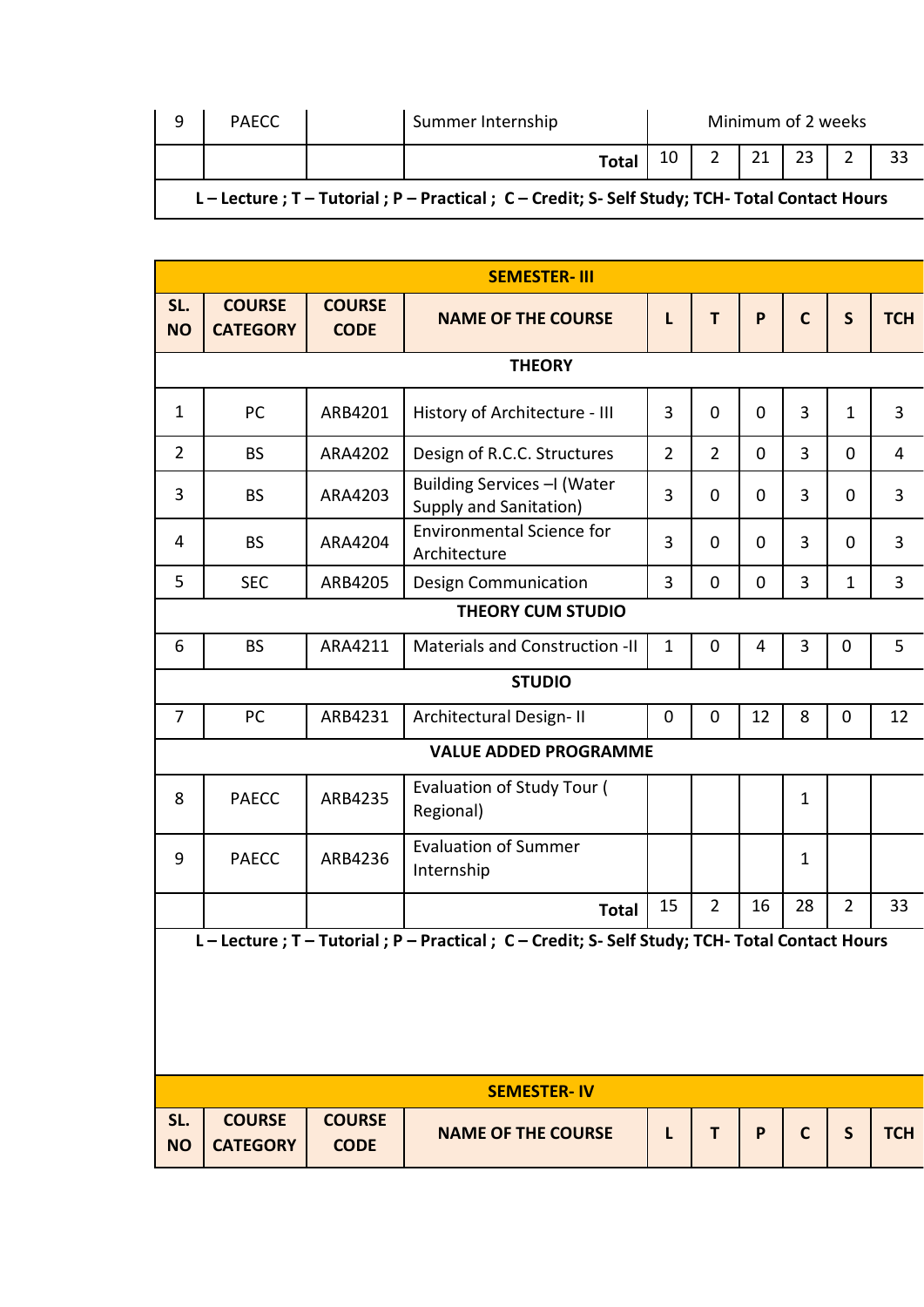| <b>THEORY</b> |                                                                                     |         |                                                       |              |              |                         |                    |          |                |  |  |
|---------------|-------------------------------------------------------------------------------------|---------|-------------------------------------------------------|--------------|--------------|-------------------------|--------------------|----------|----------------|--|--|
| $\mathbf{1}$  | PC                                                                                  | ARB4216 | History of Architecture -IV                           | 3            | $\mathbf{0}$ | $\overline{0}$          | $\overline{3}$     | $\Omega$ | $\overline{3}$ |  |  |
| 2             | <b>BS</b>                                                                           | ARA4217 | Building Services -II (Lighting<br>and Illumination)  | 3            | $\Omega$     | 0                       | $\overline{3}$     | 0        | 3              |  |  |
| 3             | <b>BS</b>                                                                           | ARA4218 | Surveying, Levelling and Site<br>Planning             | 3            | $\Omega$     | 0                       | 3                  | $\Omega$ | 3              |  |  |
| 4             | <b>BS</b>                                                                           | ARA4219 | <b>Climate and Built</b><br>Environment               | 3            | $\mathbf{0}$ | 0                       | $\overline{3}$     | $\Omega$ | 3              |  |  |
| 5             | <b>BS</b>                                                                           | ARA4220 | Design of Steel and<br><b>Composite Structures</b>    | 3            | 0            | 0                       | 3                  | 0        | 3              |  |  |
|               | <b>THEORY CUM STUDIO</b>                                                            |         |                                                       |              |              |                         |                    |          |                |  |  |
| 6             | <b>BS</b>                                                                           | ARA4226 | <b>Materials and Construction -</b><br>$\mathbf{III}$ | $\mathbf{1}$ | 0            | $\overline{\mathbf{4}}$ | $\overline{3}$     | $\Omega$ | 5              |  |  |
|               |                                                                                     |         | <b>STUDIO</b>                                         |              |              |                         |                    |          |                |  |  |
| 8             | PC                                                                                  | ARB4241 | Architectural Design-III                              | 0            | 0            | 15                      | 10                 | 0        | 15             |  |  |
|               |                                                                                     |         | <b>VALUE ADDED PROGRAMME</b>                          |              |              |                         |                    |          |                |  |  |
|               | <b>PAECC</b>                                                                        |         | Study Tour (South India)                              |              |              |                         | Minimum of 10 Days |          |                |  |  |
|               | Minimum of 2 weeks<br><b>PAECC</b><br>Summer Internship                             |         |                                                       |              |              |                         |                    |          |                |  |  |
|               | 16<br>19<br>28<br>35<br>$\mathbf 0$<br>0<br><b>Total</b>                            |         |                                                       |              |              |                         |                    |          |                |  |  |
|               | L-Lecture; T-Tutorial; P-Practical; C-Credit; S-Self Study; TCH-Total Contact Hours |         |                                                       |              |              |                         |                    |          |                |  |  |

|                  | <b>SEMESTER-V</b>                |                              |                                  |                |          |          |                |              |                |  |  |  |
|------------------|----------------------------------|------------------------------|----------------------------------|----------------|----------|----------|----------------|--------------|----------------|--|--|--|
| SL.<br><b>NO</b> | <b>COURSE</b><br><b>CATEGORY</b> | <b>COURSE</b><br><b>CODE</b> | <b>NAME OF THE COURSE</b>        | L              |          | P        | $\mathbf C$    | $\mathsf{S}$ | <b>TCH</b>     |  |  |  |
|                  |                                  |                              | <b>THEORY</b>                    |                |          |          |                |              |                |  |  |  |
| 1                | PC                               | ARB4301                      | <b>Contemporary Architecture</b> | 3              | $\Omega$ | $\Omega$ | 3              | 1            | 3              |  |  |  |
| 2                | <b>BS</b>                        | ARA4302                      | Building Services -III (HVAC)    | 3              | $\Omega$ | $\Omega$ | 3              | 1            | $\overline{3}$ |  |  |  |
| 3                | PE                               | E1                           | Elective I                       | 3              | $\Omega$ | $\Omega$ | 3              | 1            | 3              |  |  |  |
| 4                | <b>PE</b>                        | E2                           | Elective II                      | 3              | $\Omega$ | $\Omega$ | 3              | 1            | 3              |  |  |  |
| 5                | <b>NE</b>                        | OE1                          | Open Elective I                  | $\overline{2}$ | $\Omega$ | $\Omega$ | $\overline{2}$ |              | $\overline{2}$ |  |  |  |
|                  | THEORY CUM STUDIO                |                              |                                  |                |          |          |                |              |                |  |  |  |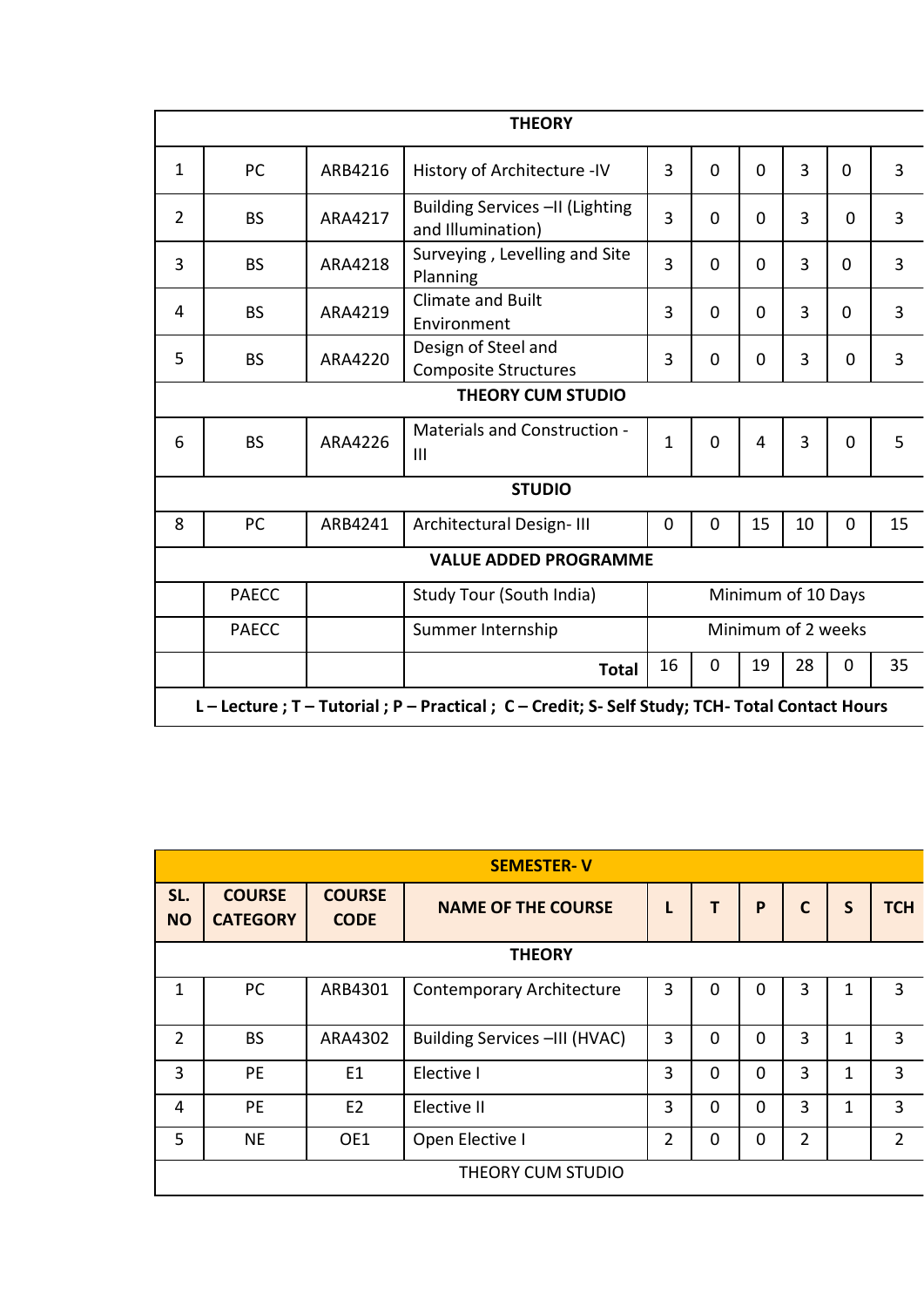| 6 | <b>BS</b>                                                                                        | ARB4304 | Materials and Construction -<br>IV               | 1  | $\Omega$ | 4  | 3  |   | 5  |  |
|---|--------------------------------------------------------------------------------------------------|---------|--------------------------------------------------|----|----------|----|----|---|----|--|
|   |                                                                                                  |         | <b>STUDIO</b>                                    |    |          |    |    |   |    |  |
| 7 | PC                                                                                               | ARB4331 | Architectural Design-IV                          | 0  | 0        | 12 | 10 |   | 12 |  |
|   |                                                                                                  |         | <b>VALUE ADDED PROGRAMME</b>                     |    |          |    |    |   |    |  |
| 8 | <b>PAECC</b>                                                                                     | ARB4335 | <b>Evaluation of Study Tour</b><br>(South India) |    |          |    | 1  |   |    |  |
| 9 | <b>PAECC</b>                                                                                     | ARB4336 | <b>Evaluation of Summer</b><br>Internship        |    |          |    | 1  |   |    |  |
|   |                                                                                                  |         | <b>Total</b>                                     | 15 | $\Omega$ | 16 | 29 | 4 | 31 |  |
|   | L - Lecture ; T - Tutorial ; P - Practical ; C - Credit; S- Self Study; TCH- Total Contact Hours |         |                                                  |    |          |    |    |   |    |  |

|                  | <b>SEMESTER-VI</b>               |                              |                                              |                    |             |             |                |                |                |  |  |
|------------------|----------------------------------|------------------------------|----------------------------------------------|--------------------|-------------|-------------|----------------|----------------|----------------|--|--|
| SL.<br><b>NO</b> | <b>COURSE</b><br><b>CATEGORY</b> | <b>COURSE</b><br><b>CODE</b> | <b>NAME OF THE COURSE</b>                    | L                  | T           | P           | $\mathsf{C}$   | $\mathsf{S}$   | <b>TCH</b>     |  |  |
|                  |                                  |                              | <b>THEORY</b>                                |                    |             |             |                |                |                |  |  |
| $\mathbf{1}$     | <b>BS</b>                        | ARA4316                      | <b>Architectural Acoustics</b>               | 3                  | $\mathbf 0$ | $\mathbf 0$ | 3              |                | 3              |  |  |
| $\overline{2}$   | <b>PE</b>                        | E <sub>3</sub>               | Elective III / Online Course /<br>Self Study | 3                  | $\Omega$    | $\Omega$    | $\overline{3}$ |                | 3              |  |  |
| 3                | <b>PE</b>                        | E <sub>4</sub>               | Elective IV / Online Course /<br>Self Study  | 3                  | $\mathbf 0$ | $\mathbf 0$ | 3              |                | 3              |  |  |
|                  | <b>NE</b>                        | OE <sub>2</sub>              | Open Elective II                             | $\overline{2}$     | $\mathbf 0$ | $\mathbf 0$ | $\overline{2}$ |                | $\overline{2}$ |  |  |
|                  | THEORY CUM STUDIO                |                              |                                              |                    |             |             |                |                |                |  |  |
| 4                | <b>SEC</b>                       | ARA4303                      | <b>Computer Simulation and</b><br>Modelling  | $\mathbf{1}$       | $\Omega$    | 4           | $\overline{3}$ |                | 5              |  |  |
| 5                | <b>BS</b>                        | ARA4326                      | <b>Materials and Construction -</b><br>V     | $\mathbf{1}$       | $\Omega$    | 4           | $\overline{3}$ |                | 5              |  |  |
|                  |                                  |                              | <b>STUDIO</b>                                |                    |             |             |                |                |                |  |  |
| 7                | PC                               | ARB4341                      | Architectural Design V                       | $\mathbf 0$        | $\mathbf 0$ | 12          | 8              |                | 12             |  |  |
| 8                | <b>PAECC</b>                     | ARB4342                      | <b>Guided Study</b>                          |                    |             |             | $\overline{2}$ | $\overline{2}$ |                |  |  |
|                  | <b>VALUE ADDED PROGRAMME</b>     |                              |                                              |                    |             |             |                |                |                |  |  |
| 9                | <b>PAECC</b>                     |                              | Study Tour (North India)                     | Minimum of 15 days |             |             |                |                |                |  |  |
| 10               | <b>PAECC</b>                     |                              | Summer Internship                            | Minimum of 2 weeks |             |             |                |                |                |  |  |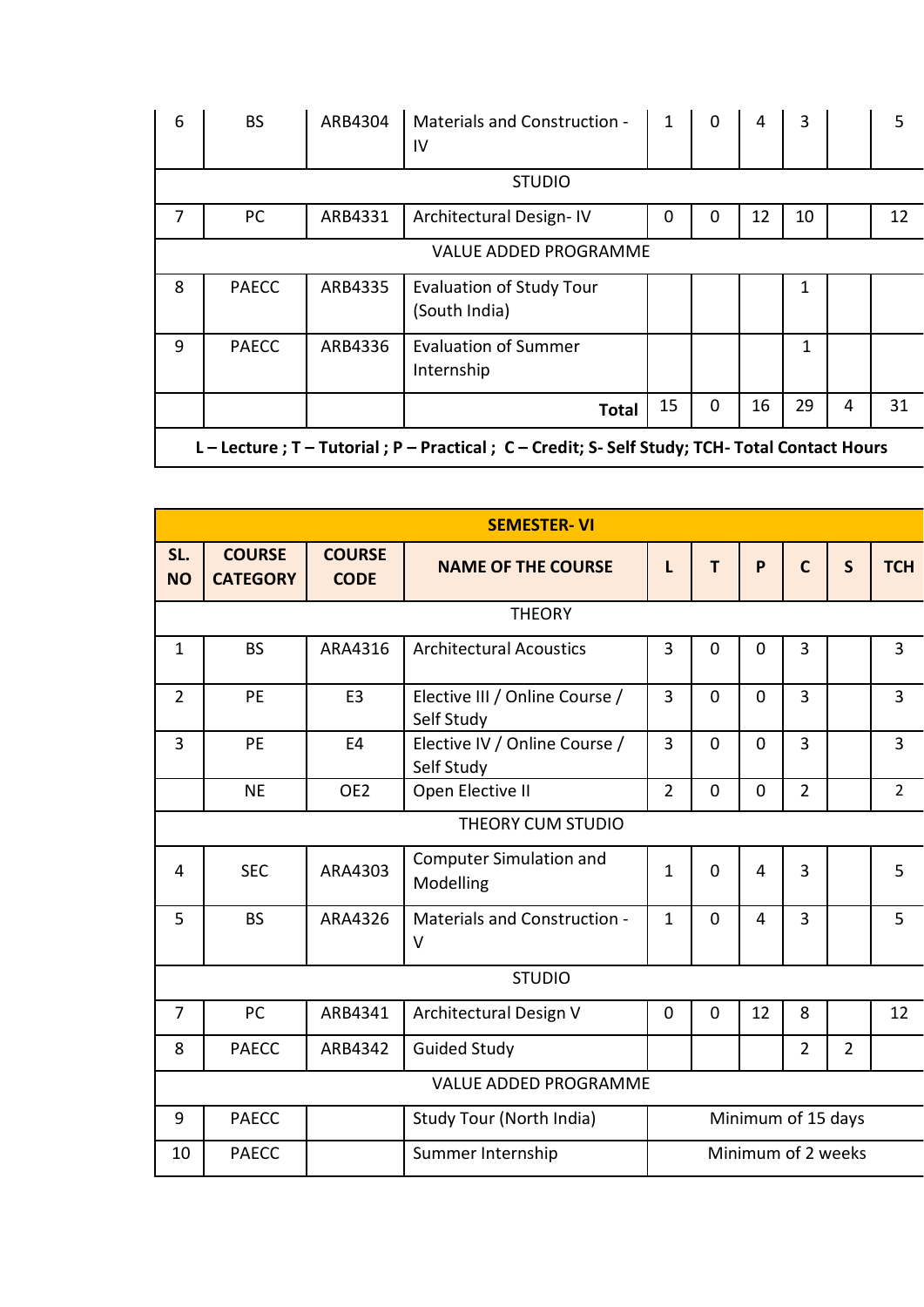|  |  | L - Lecture ; T - Tutorial ; P - Practical ; C - Credit; S- Self Study; TCH- Total Contact Hours |  |  |  |
|--|--|--------------------------------------------------------------------------------------------------|--|--|--|

|                  | <b>SEMESTER-VII</b>                                                                 |                              |                                                  |                |                |                |                |              |                |  |  |
|------------------|-------------------------------------------------------------------------------------|------------------------------|--------------------------------------------------|----------------|----------------|----------------|----------------|--------------|----------------|--|--|
| SL.<br><b>NO</b> | <b>COURSE</b><br><b>CATEGORY</b>                                                    | <b>COURSE</b><br><b>CODE</b> | <b>NAME OF THE COURSE</b>                        | L              | т              | P              | $\mathsf{C}$   | $\mathsf{S}$ | <b>TCH</b>     |  |  |
|                  |                                                                                     |                              | <b>THEORY</b>                                    |                |                |                |                |              |                |  |  |
| $\mathbf{1}$     | PC                                                                                  | ARB4401                      | Landscape and Ecology                            | 3              | $\mathbf 0$    | 0              | $\overline{3}$ |              | 3              |  |  |
| $\overline{2}$   | PC                                                                                  | ARB4402                      | Human Settlement and<br>Planning                 | $\overline{3}$ | $\mathbf 0$    | $\overline{0}$ | $\overline{3}$ |              | $\overline{3}$ |  |  |
| 3                | <b>BS</b>                                                                           | ARA4403                      | <b>Estimation and Specification</b>              | 3              | $\overline{0}$ | $\overline{0}$ | $\overline{3}$ |              | 3              |  |  |
| $\overline{4}$   | <b>PAECC</b>                                                                        | ARB4404                      | <b>Professional Practice</b>                     | 3              | $\overline{0}$ | $\overline{0}$ | 3              |              | 3              |  |  |
| 5                | PE                                                                                  | E <sub>5</sub>               | Elective V / Online Course /<br>Self Study       | 3              | $\mathbf 0$    | $\mathbf 0$    | $\overline{3}$ |              | 3              |  |  |
| 6                | PE                                                                                  | E <sub>6</sub>               | Elective VI / Online Course /<br>Self Study      | 3              | $\mathbf 0$    | $\mathbf 0$    | $\overline{3}$ |              | $\overline{3}$ |  |  |
|                  |                                                                                     |                              | THEORY CUM STUDIO                                |                |                |                |                |              |                |  |  |
|                  | <b>BS</b>                                                                           | ARA4327                      | <b>Building Information</b><br>Modelling         | $\mathbf 1$    | $\mathbf 0$    | 4              | 3              |              | 5              |  |  |
|                  |                                                                                     |                              | <b>STUDIO</b>                                    |                |                |                |                |              |                |  |  |
| 8                | PC                                                                                  | ARB4431                      | Architectural Design VI                          | $\mathbf 0$    | $\mathbf 0$    | 15             | 10             |              | 12             |  |  |
|                  |                                                                                     |                              | <b>VALUE ADDED PROGRAMME</b>                     |                |                |                |                |              |                |  |  |
| 9                | <b>PAECC</b>                                                                        | ARB4435                      | <b>Evaluation of Study Tour</b><br>(North India) |                |                |                | $\mathbf{1}$   |              |                |  |  |
| 10               | <b>PAECC</b>                                                                        | ARB4436                      | <b>Evaluation of Summer</b><br>Internship        |                |                |                | $\mathbf{1}$   |              |                |  |  |
|                  |                                                                                     |                              | <b>Total</b>                                     | 19             | $\mathbf 0$    | 19             | 33             | $\mathbf 0$  | 35             |  |  |
|                  | L-Lecture; T-Tutorial; P-Practical; C-Credit; S-Self Study; TCH-Total Contact Hours |                              |                                                  |                |                |                |                |              |                |  |  |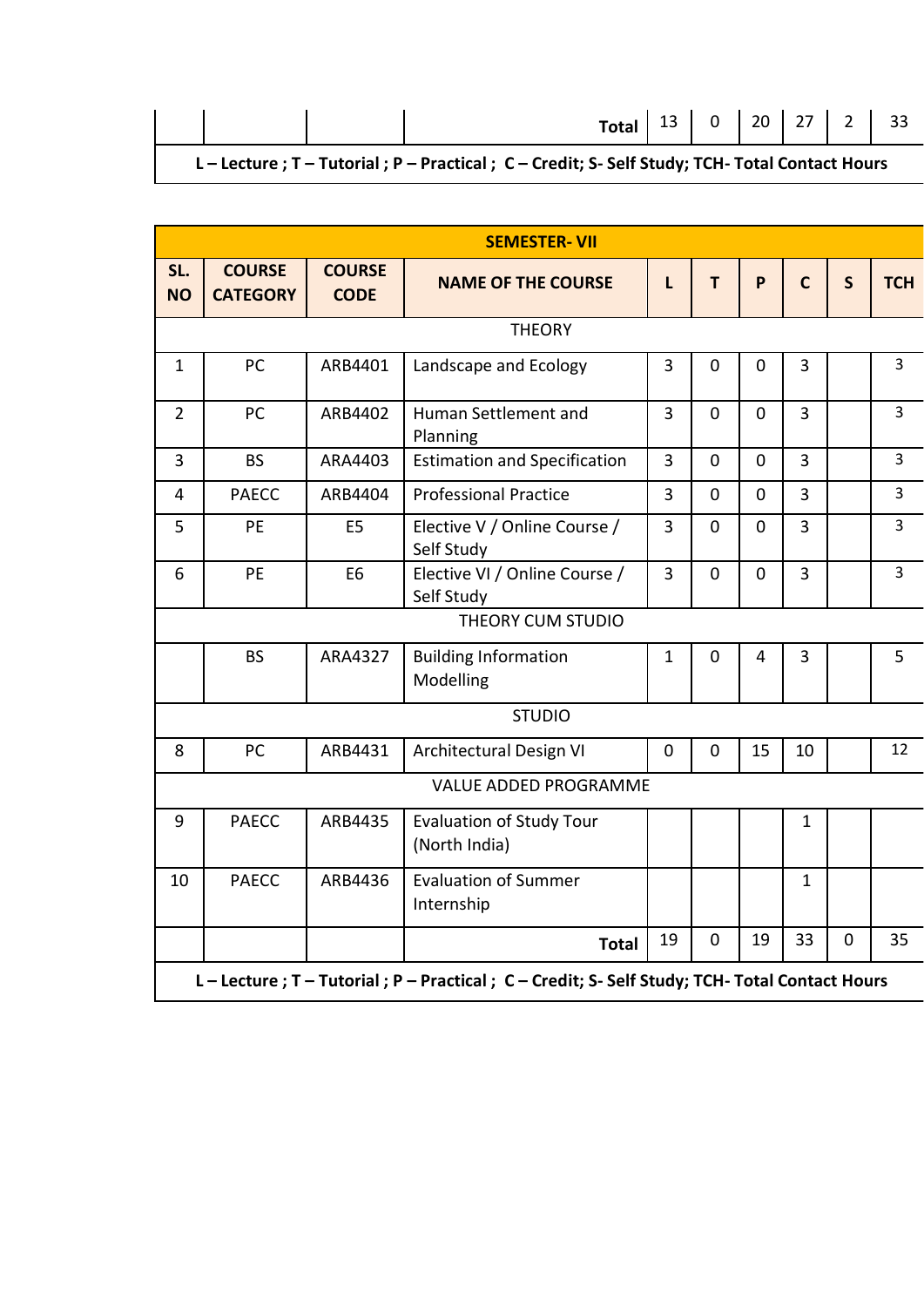| <b>SEMESTER-VIII</b> |                                                                                                  |                              |                           |   |   |    |    |  |     |  |  |  |
|----------------------|--------------------------------------------------------------------------------------------------|------------------------------|---------------------------|---|---|----|----|--|-----|--|--|--|
| SL.<br><b>NO</b>     | <b>COURSE</b><br><b>CATEGORY</b>                                                                 | <b>COURSE</b><br><b>CODE</b> | <b>NAME OF THE COURSE</b> |   |   | P  | С  |  | тсн |  |  |  |
| <b>THEORY</b>        |                                                                                                  |                              |                           |   |   |    |    |  |     |  |  |  |
| 1                    | <b>PAECC</b>                                                                                     | ARB4441                      | <b>Practical Training</b> | 0 | 0 | 32 | 21 |  | 32  |  |  |  |
|                      | 32<br>21<br>32<br>0<br>0<br><b>Total</b>                                                         |                              |                           |   |   |    |    |  |     |  |  |  |
|                      | L - Lecture ; T - Tutorial ; P - Practical ; C - Credit; S- Self Study; TCH- Total Contact Hours |                              |                           |   |   |    |    |  |     |  |  |  |

|                  | <b>SEMESTER-IX</b>                                                                               |                              |                                               |                |          |          |                |                |                |  |  |
|------------------|--------------------------------------------------------------------------------------------------|------------------------------|-----------------------------------------------|----------------|----------|----------|----------------|----------------|----------------|--|--|
| SL.<br><b>NO</b> | <b>COURSE</b><br><b>CATEGORY</b>                                                                 | <b>COURSE</b><br><b>CODE</b> | <b>NAME OF THE COURSE</b>                     | L              | T        | P        | $\mathsf{C}$   | S              | <b>TCH</b>     |  |  |
|                  |                                                                                                  |                              | <b>THEORY</b>                                 |                |          |          |                |                |                |  |  |
| $\mathbf{1}$     | PC                                                                                               | ARB4501                      | Urban Design and Renewal                      | $\overline{3}$ | $\Omega$ | $\Omega$ | $\overline{3}$ | $\overline{2}$ | 3              |  |  |
| $\overline{2}$   | PC                                                                                               | ARB4502                      | <b>Urban and Rural Housing</b>                | 3              | $\Omega$ | $\Omega$ | 3              | $\mathbf{1}$   | $\overline{3}$ |  |  |
| 3                | <b>PAECC</b>                                                                                     | ARB4503                      | <b>Project Management</b>                     | 3              | $\Omega$ | $\Omega$ | $\overline{3}$ | $\mathbf{1}$   | 3              |  |  |
| $\overline{4}$   | <b>PE</b>                                                                                        | E7                           | Elective VII / Online Course /<br>Self Study  | 3              | $\Omega$ | $\Omega$ | $\overline{3}$ |                | $\overline{3}$ |  |  |
| 5                | <b>PE</b>                                                                                        | E8                           | Elective VIII / Online Course /<br>Self Study | $\overline{3}$ | $\Omega$ | $\Omega$ | $\overline{3}$ |                | $\overline{3}$ |  |  |
|                  |                                                                                                  |                              | <b>STUDIO</b>                                 |                |          |          |                |                |                |  |  |
| 6                | PC                                                                                               | ARB4531                      | Architectural Design - VII                    | $\mathbf 0$    | $\Omega$ | 12       | 8              |                | 12             |  |  |
| $\overline{7}$   | <b>PAECC</b>                                                                                     | ARB4532                      | Dissertation / Guided Study/<br>Documentation | $\mathbf 0$    | $\Omega$ | 4        | $\overline{2}$ | $\overline{2}$ | $\overline{4}$ |  |  |
|                  |                                                                                                  |                              | <b>Total</b>                                  | 15             | $\Omega$ | 16       | 25             | 6              | 29             |  |  |
|                  | L - Lecture ; T - Tutorial ; P - Practical ; C - Credit; S- Self Study; TCH- Total Contact Hours |                              |                                               |                |          |          |                |                |                |  |  |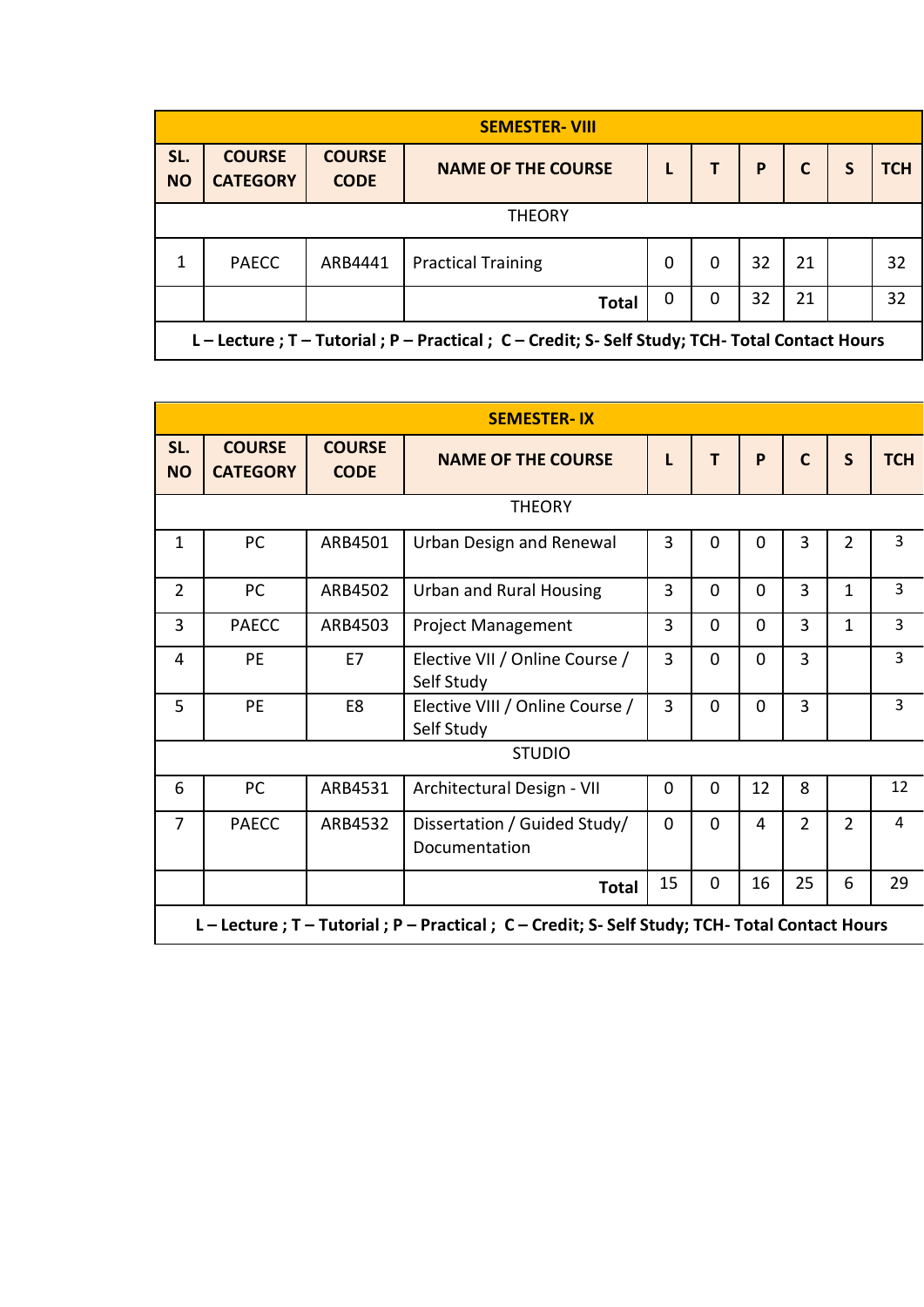|                  |                                  |                              | <b>SEMESTER-X</b>                                                                                |   |          |    |              |   |            |
|------------------|----------------------------------|------------------------------|--------------------------------------------------------------------------------------------------|---|----------|----|--------------|---|------------|
| SL.<br><b>NO</b> | <b>COURSE</b><br><b>CATEGORY</b> | <b>COURSE</b><br><b>CODE</b> | <b>NAME OF THE COURSE</b>                                                                        | L | T        | P  | $\mathsf{C}$ | S | <b>TCH</b> |
|                  |                                  |                              | <b>THEORY</b>                                                                                    |   |          |    |              |   |            |
| 1                | <b>PE</b>                        |                              | Elective IX                                                                                      | 3 | 0        | 0  | 3            |   | 3          |
| $\overline{2}$   | PE                               |                              | Elective X                                                                                       | 3 | 0        | 0  | 3            |   | 3          |
|                  |                                  |                              | <b>STUDIO</b>                                                                                    |   |          |    |              |   |            |
| 3                | PC                               | ARB4541                      | <b>Thesis</b>                                                                                    | 0 | $\Omega$ | 24 | 16           |   | 24         |
|                  |                                  |                              | <b>THEORY</b>                                                                                    |   |          |    |              |   |            |
|                  |                                  |                              | <b>Total</b>                                                                                     | 0 | 0        | 24 | 22           |   | 30         |
|                  |                                  |                              | L - Lecture ; T - Tutorial ; P - Practical ; C - Credit; S- Self Study; TCH- Total Contact Hours |   |          |    |              |   |            |

**TOTAL CREDITS: 260**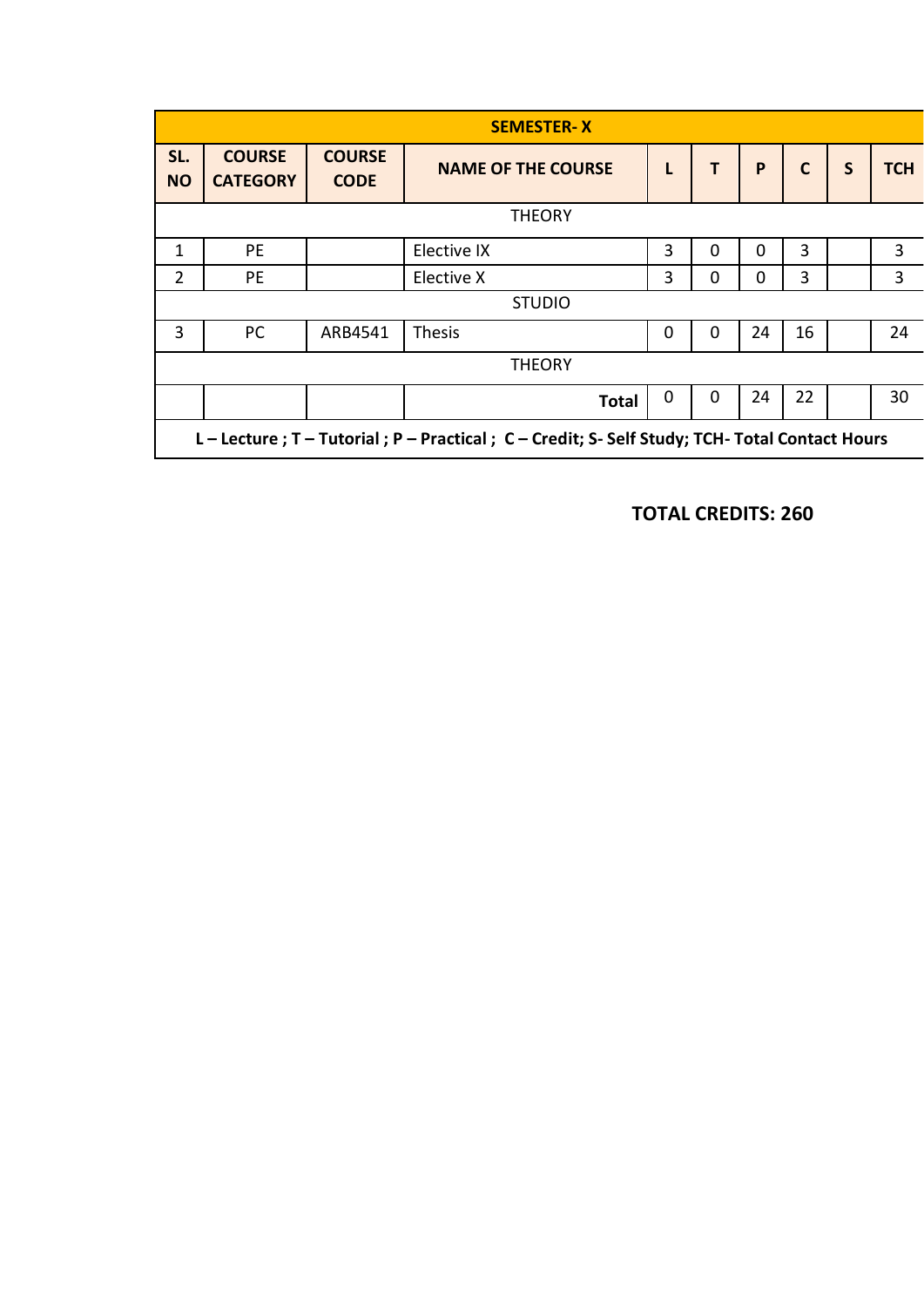# **LIST OF DEPARTMENTAL ELECTIVES WITH GROUPING - SEMESTER WISE**

| <b>SEM</b>          | <b>COURSE</b><br><b>CATEGOR</b><br>Y | <b>COURSE</b><br><b>CODE</b> | <b>NAME OF THE COURSE</b><br>L                        |   | T           | P           | $\mathsf{C}$ | S | <b>TCH</b>     |
|---------------------|--------------------------------------|------------------------------|-------------------------------------------------------|---|-------------|-------------|--------------|---|----------------|
| Elective I          |                                      |                              |                                                       |   |             |             |              |   |                |
| 5                   | <b>PE</b>                            | ARC4351                      | Theory of Design                                      | 3 | 0           | $\mathbf 0$ | 3            |   | 3              |
| 5                   | PE                                   | ARC4352                      | Vernacular Architecture                               | 3 | 0           | 0           | 3            |   | 3              |
| 5                   | PE                                   | ARC4353                      | Visual Communication and<br>Architecture              | 3 | 0           | $\mathbf 0$ | 3            |   | 3              |
| <b>Elective II</b>  |                                      |                              |                                                       |   |             |             |              |   |                |
| 5                   | PE                                   | ARC4354                      | Site Planning and Landscape                           | 3 | $\mathbf 0$ | $\mathbf 0$ | 3            |   | 3              |
| 5                   | PE                                   | ARC4355                      | Interior Design and Furniture                         | 3 | 0           | $\mathbf 0$ | 3            |   | 3              |
| 5                   | PE                                   | ARC4356                      | <b>Building Performance and Rating</b><br>System      | 3 | 0           | 0           | 3            |   | 3              |
| <b>Elective III</b> |                                      |                              |                                                       |   |             |             |              |   |                |
| 6                   | PE                                   | ARC4366                      | <b>Behavioural Architecture</b>                       | 3 | $\mathbf 0$ | 0           | 3            |   | 3              |
| 6                   | PE                                   | ARC4367                      | Architectural Journalism and<br>Photography           | 3 | 0           | 0           | 3            |   | 3              |
| 6                   | PE                                   | ARC4368                      | Architectural Design with Glass<br>(Special Elective) | 3 | 0           | $\mathbf 0$ | 3            |   | 3              |
| <b>Elective IV</b>  |                                      |                              |                                                       |   |             |             |              |   |                |
| 6                   | PE                                   | ARC4369                      | Landscape Construction                                | 3 | 0           | $\mathbf 0$ | 3            |   | 3              |
| 6                   | PE                                   | ARC4370                      | <b>Industrial Architecture</b>                        | 3 | 0           | 0           | 3            |   | 3              |
| 6                   | PE                                   | ARC4371                      | Appropriate Building Technology                       | 3 | 0           | 0           | 3            |   | 3              |
| <b>Elective V</b>   |                                      |                              |                                                       |   |             |             |              |   |                |
| $\overline{7}$      | PE                                   | ARC4451                      | Architectural Design with Steel<br>(Special Elective) | 3 | 0           | $\mathbf 0$ | 3            |   | 3              |
| $\overline{7}$      | PE                                   | ARC4452                      | Architecture of the Future                            | 3 | 0           | 0           | 3            |   | 3              |
| $\overline{7}$      | PE                                   | ARC4453                      | Kinetic Architecture                                  | 3 | $\mathbf 0$ | 0           | 3            |   | 3              |
| <b>Elective VI</b>  |                                      |                              |                                                       |   |             |             |              |   |                |
| $\overline{7}$      | PE                                   | ARC4454                      | Interior Lighting and Landscape                       | 3 | 0           | 0           | 3            |   | 3              |
| $\overline{7}$      | PE                                   | ARC4455                      | Set Design                                            | 3 | $\mathbf 0$ | $\mathbf 0$ | 3            |   | 3              |
| $\overline{7}$      | PE                                   | ARC4456                      | Earthquake Resistant Structures                       | 3 | $\mathbf 0$ | 0           | 3            |   | $\overline{3}$ |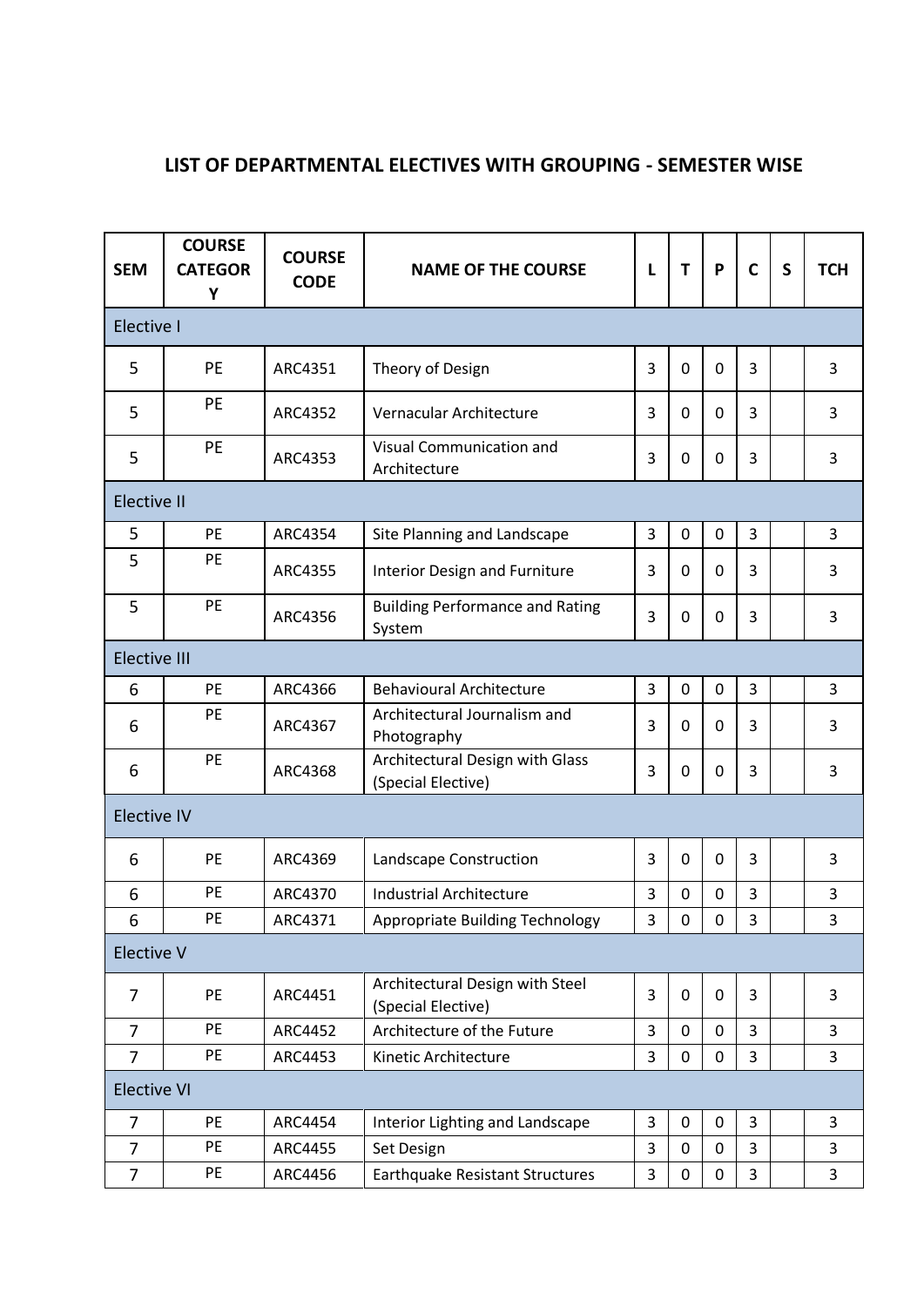| <b>Elective VII</b>  |           |                |                                              |   |          |             |   |   |
|----------------------|-----------|----------------|----------------------------------------------|---|----------|-------------|---|---|
| 9                    | <b>PF</b> | ARC4551        | <b>Urban Economics and Sociology</b>         | 3 | 0        | $\Omega$    | 3 | 3 |
| 9                    | PF        | ARC4552        | Real Estate Development                      | 3 | 0        | 0           | 3 | 3 |
| 9                    | <b>PE</b> | ARC4553        | <b>Conservation and Preservation</b>         | 3 | 0        | 0           | 3 | 3 |
| <b>Elective VIII</b> |           |                |                                              |   |          |             |   |   |
| 9                    | <b>PE</b> | ARC4554        | <b>Environmental Impact Assessment</b>       | 3 | 0        | 0           | 3 | 3 |
| 9                    | PE        | <b>ARC4555</b> | <b>Graphics and Animation</b>                | 3 | $\Omega$ | $\Omega$    | 3 | 3 |
| 9                    | <b>PE</b> | ARC4556        | <b>High-rise Buildings</b>                   | 3 | 0        | 0           | 3 | 3 |
| <b>Elective XI</b>   |           |                |                                              |   |          |             |   |   |
| 10                   | <b>PE</b> | ARC4566        | <b>Smart and Sustainable Cities</b>          | 3 | 0        | 0           | 3 | 3 |
| 10                   | <b>PE</b> | ARC4567        | Architectural Criticism                      | 3 | $\Omega$ | 0           | 3 | 3 |
| 10                   | PE        | ARC4568        | Interior Accessories and Furniture<br>Design | 3 | 0        | 0           | 3 | 3 |
| Elective X           |           |                |                                              |   |          |             |   |   |
| 10                   | <b>PE</b> | ARC4569        | Entrepreneurship Skills for<br>Architects    | 3 | 0        | 0           | 3 | 3 |
| 10                   | PE        | ARC4570        | Infrastructure Planning and<br>Management    | 3 | 0        | $\mathbf 0$ | 3 | 3 |
| 10                   | PE        | ARC4571        | <b>Advanced Construction Techniques</b>      | 3 | 0        | 0           | 3 | 3 |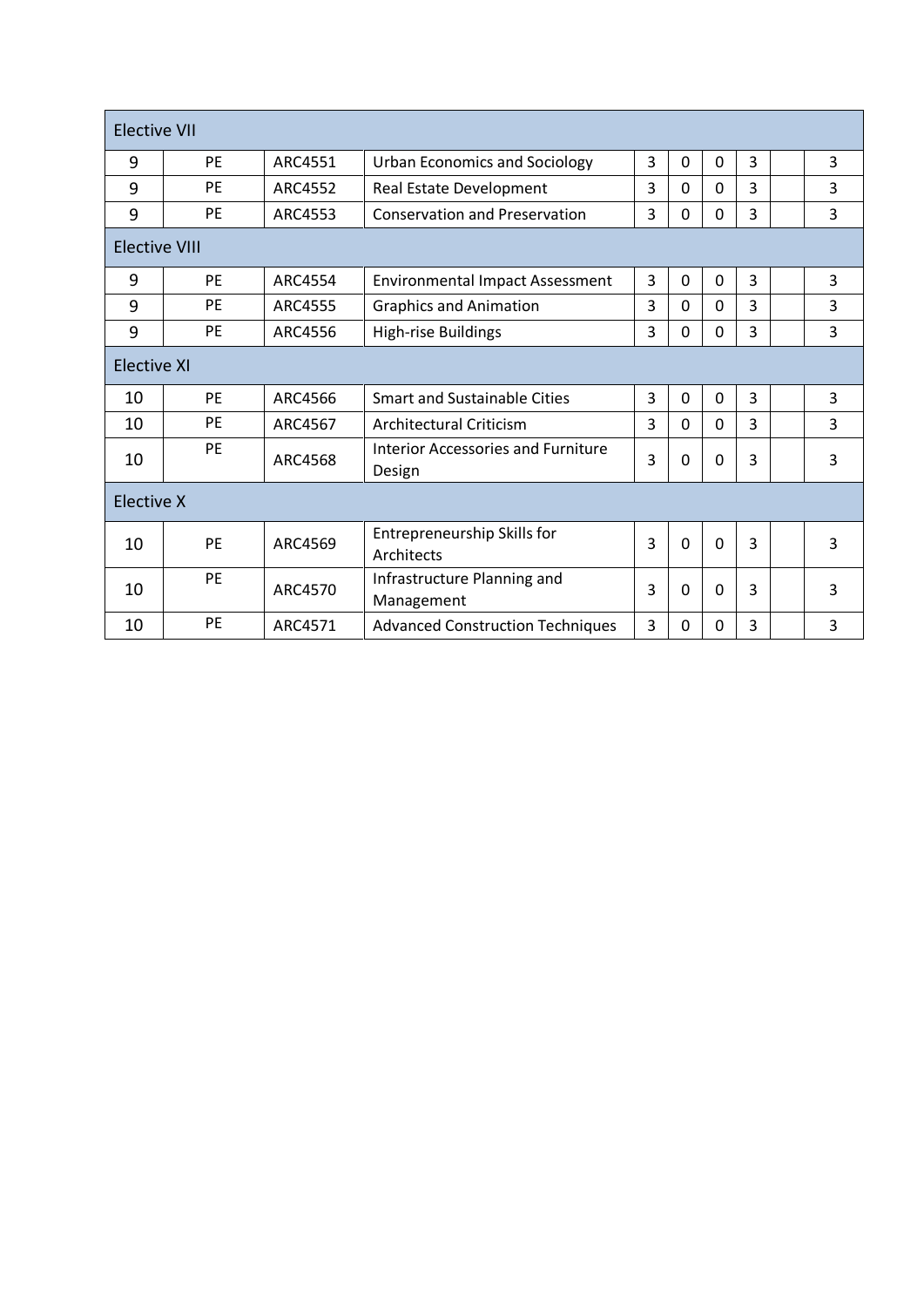# **Programme Structure**

|                                                | <b>PSO1</b>                                                                                                                                                                                                                                                                   |                                                     | PSO <sub>2</sub>                                     |                                                                                                                                                                                                                                                                                               | PSO <sub>3</sub><br><b>PSO4</b>                                           |                                                                                                                                                              |                                                                                                                                                                                                                                                                          | <b>PSO5</b>                                  |                                                                                                                                                                               |                                    |
|------------------------------------------------|-------------------------------------------------------------------------------------------------------------------------------------------------------------------------------------------------------------------------------------------------------------------------------|-----------------------------------------------------|------------------------------------------------------|-----------------------------------------------------------------------------------------------------------------------------------------------------------------------------------------------------------------------------------------------------------------------------------------------|---------------------------------------------------------------------------|--------------------------------------------------------------------------------------------------------------------------------------------------------------|--------------------------------------------------------------------------------------------------------------------------------------------------------------------------------------------------------------------------------------------------------------------------|----------------------------------------------|-------------------------------------------------------------------------------------------------------------------------------------------------------------------------------|------------------------------------|
| aspects of architecture.                       | Create an ability to conceptualize<br>and coordinate design that<br>follows a systematic process of<br>analysing alternatives, ideas,<br>theories by evaluating, and<br>synthesizing ideas that include<br>parameters on social, cultural,<br>environmental and technological | and levels of complexity.                           |                                                      | Demonstrate the ability to synthesize a wide<br>range of variables into an integrated design<br>solution. It is done by applying appropriate<br>building systems, building materials and<br>construction practices on sound research and<br>design decisions across varying scales of systems | of<br>range<br>presentation,<br>applications<br>development of buildings. | Utilize modern software tools &<br>other appropriate and alterative<br>innovative techniques in a wide<br>documentation,<br>analysis<br>and<br>for<br>design | Create an sustainable and<br>built<br>responsive<br>environment by responding<br>to the climate of the region,<br>adapt<br>appropriate<br>technologies, conserve the<br>ecology, environment and<br>landscape to achieve a<br>sustainable development<br>for the future. | and meaning.                                 | Understand how history, art and culture<br>have shaped the modern world, through<br>many varied types of creative works, human<br>experiences and to raise questions on value |                                    |
| 1                                              | $\boldsymbol{2}$                                                                                                                                                                                                                                                              | 3                                                   | $\boldsymbol{4}$                                     | 5                                                                                                                                                                                                                                                                                             | 6                                                                         | 7                                                                                                                                                            | 8                                                                                                                                                                                                                                                                        | 9                                            | <b>10</b>                                                                                                                                                                     | 11                                 |
| Design<br><b>Theory</b>                        | <b>Architectura</b><br>l Design                                                                                                                                                                                                                                               |                                                     | <b>Materials &amp; Construction</b>                  |                                                                                                                                                                                                                                                                                               | <b>Software</b><br>skills                                                 | <b>Design</b><br><b>Technology</b>                                                                                                                           | <b>Sustainable Architecture</b>                                                                                                                                                                                                                                          | History,<br>Art $\&$<br><b>Culture</b>       | <b>Planning</b><br>and<br>settlements                                                                                                                                         | <b>Value</b><br>added<br>courses   |
| <b>Theory Of</b><br><b>Architecture</b><br>- I | <b>Basic Design</b>                                                                                                                                                                                                                                                           | <b>Applied</b><br>Mechani<br>$\mathbf{c}\mathbf{s}$ | <b>Materials</b><br>and<br><b>Constructi</b><br>on-I | <b>Building</b><br>Services-I<br>(Water<br>Supply and<br>Sanitation)                                                                                                                                                                                                                          | Computer<br><b>Simulation</b><br>and<br><b>Modelling</b>                  | <b>Building</b><br><b>Performance</b><br>and Rating<br><b>System</b>                                                                                         | <b>Environmental Science for</b><br><b>Architecture</b>                                                                                                                                                                                                                  | <b>History</b><br>of<br>Architect<br>ure - I | Human<br><b>Settlement</b><br>and<br>Planning                                                                                                                                 | Commun<br>ication<br><b>Skills</b> |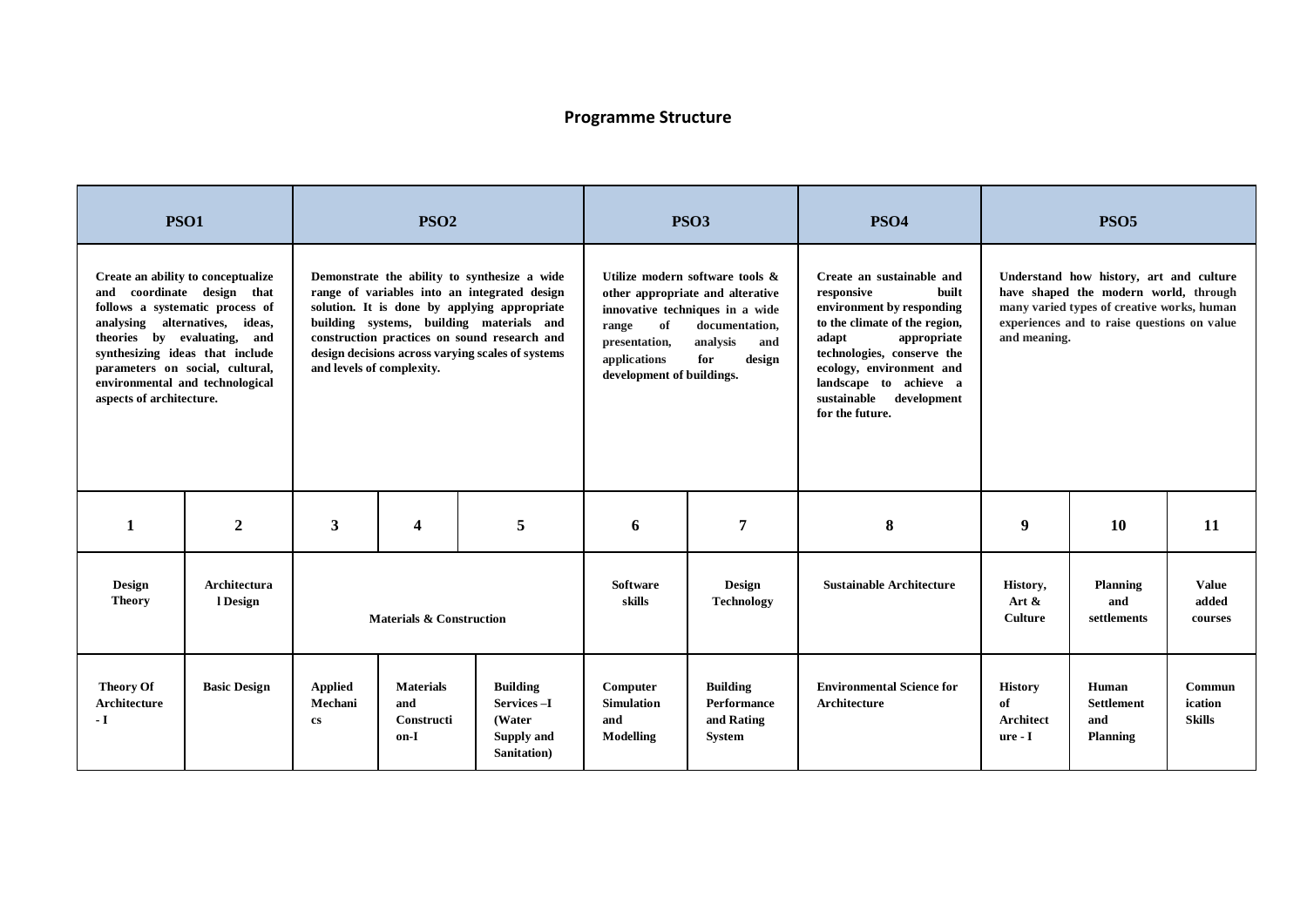| <b>Theory Of</b><br>Architecture<br>$-II$ | <b>Architectura</b><br>l Design-I  | Mechani<br>cs of<br><b>Structur</b><br>es                           | <b>Materials</b><br>and<br>Constructi<br>on -II                  | <b>Building</b><br><b>Services-II</b><br>(Lighting)<br>and<br><b>Illumination</b> ) | <b>Building</b><br><b>Information</b><br>Modelling         | Appropriate<br><b>Building</b><br><b>Technology</b> | <b>Climate and Built</b><br><b>Environment</b>   | <b>History</b><br>of<br><b>Architect</b><br>ure - II  | <b>Urban</b> and<br><b>Rural</b><br>Housing               | <b>Study</b><br>Tour (<br><b>Regional</b> )                                   |
|-------------------------------------------|------------------------------------|---------------------------------------------------------------------|------------------------------------------------------------------|-------------------------------------------------------------------------------------|------------------------------------------------------------|-----------------------------------------------------|--------------------------------------------------|-------------------------------------------------------|-----------------------------------------------------------|-------------------------------------------------------------------------------|
| <b>Design</b><br>Communicat<br>ion        | Architectura<br>l Design-II        | <b>Design</b><br>of<br>R.C.C.<br><b>Structur</b><br>es              | <b>Materials</b><br>and<br>Constructi<br>on - III                | <b>Building</b><br>Services-III<br>(HVAC)                                           | <b>Graphics</b><br>and<br><b>Animation</b>                 | Architecture<br>of the Future                       | Surveying, Levelling and<br><b>Site Planning</b> | <b>History</b><br>of<br><b>Architect</b><br>ure - III | Project<br>Manageme<br>nt                                 | <b>Summer</b><br>Internshi<br>p                                               |
| Contempora<br>ry<br>Architecture          | Architectura<br>l Design-III       | Design<br>of Steel<br>and<br>Composi<br>te<br><b>Structur</b><br>es | <b>Materials</b><br>and<br>Constructi<br>on -IV                  | <b>Architectura</b><br>1 Acoustics                                                  | <b>Visual</b><br>Communica<br>tion and<br>Architectur<br>e | <b>Kinetic</b><br>Architecture                      | <b>Landscape and Ecology</b>                     | <b>History</b><br>of<br>Architect<br>$ure - IV$       | Architectu<br>ral<br>Journalism<br>and<br>Photograp<br>hy | <b>Study</b><br><b>Tour</b><br>(South<br>India)                               |
| <b>Architectura</b><br>l Graphics-I       | <b>Architectura</b><br>l Design-IV |                                                                     | <b>Estimation</b><br>and<br>Specificati<br>on                    | <b>Architectura</b><br>l Design with<br><b>Glass</b>                                |                                                            | <b>Behavioural</b><br>Architecture                  | <b>Site Planning and</b><br>Landscape            | <b>Visual</b><br>Arts and<br>Apprecia<br>tion         |                                                           | <b>Study</b><br><b>Tour</b><br>(North<br>India)                               |
| Architectura<br>1 Graphics-II             | <b>Architectura</b><br>l Design V  |                                                                     | <b>Advanced</b><br>Constructi<br>on<br>Technique<br>$\mathbf{s}$ | <b>Architectura</b><br>l Design with<br><b>Steel</b>                                |                                                            | <b>Industrial</b><br>Architecture                   | <b>Landscape Construction</b>                    | Conserva<br>tion and<br>Preservat<br>ion              | <b>Urban</b><br><b>Economics</b><br>and<br>Sociology      | <b>Entrepre</b><br>neurship<br><b>Skills</b> for<br>Architect<br>$\mathbf{s}$ |
| Workshop<br>(Model<br>Making)             | Architectura<br>l Design VI        |                                                                     |                                                                  | Earthquake<br><b>Resistant</b><br><b>Structures</b>                                 |                                                            | <b>Set Design</b>                                   | Vernacular Architecture                          |                                                       | <b>Real Estate</b><br>Developme<br>nt                     |                                                                               |